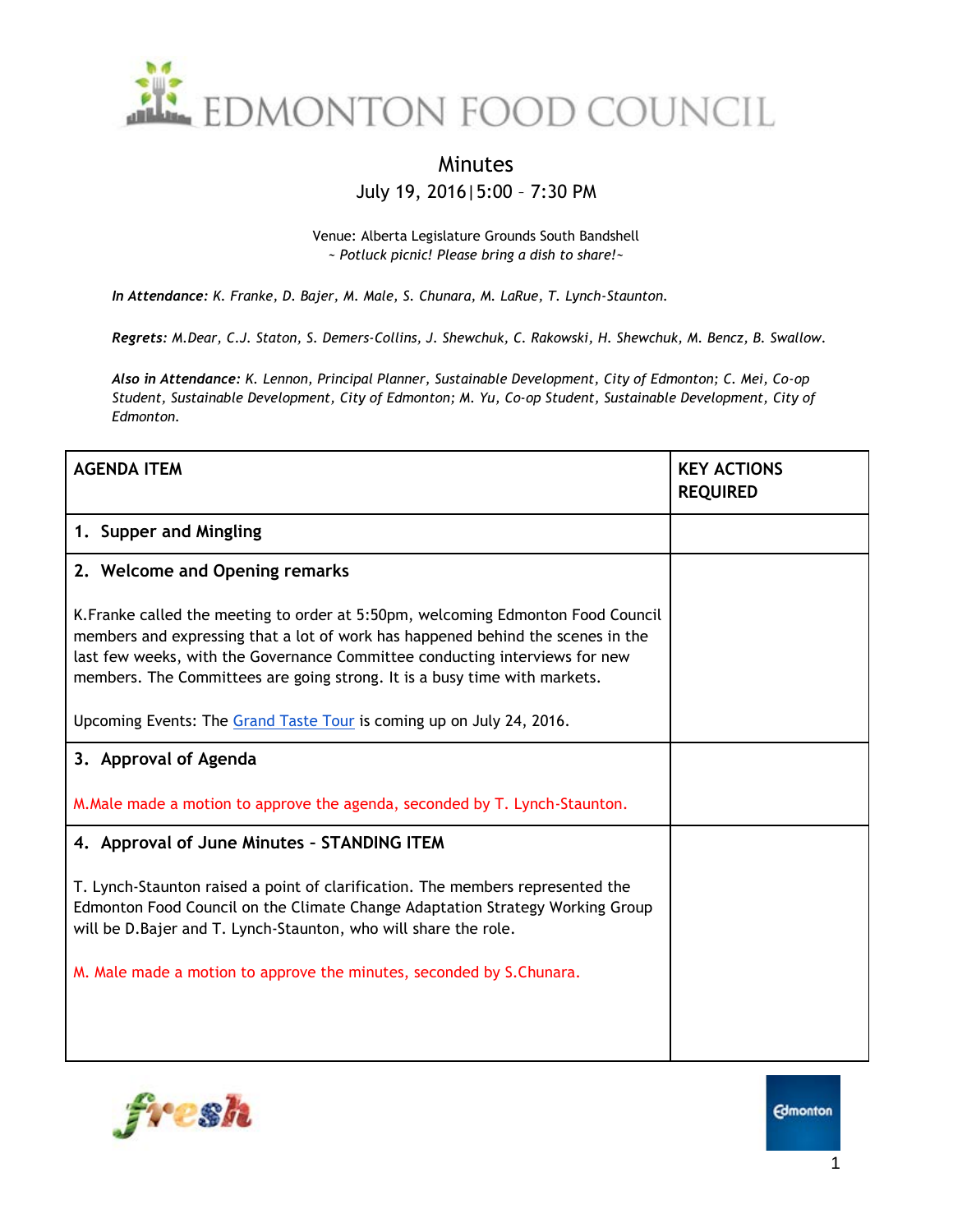

| 5. City of Edmonton updates - STANDING ITEM                                                                                                                                                                                                                                                                                                                                                                                                                                                                                                                                                                                                                                                                                                                                                                                                                                                                                                                                                 |                                                                                                                                                                                                                                                                                                                                                                 |
|---------------------------------------------------------------------------------------------------------------------------------------------------------------------------------------------------------------------------------------------------------------------------------------------------------------------------------------------------------------------------------------------------------------------------------------------------------------------------------------------------------------------------------------------------------------------------------------------------------------------------------------------------------------------------------------------------------------------------------------------------------------------------------------------------------------------------------------------------------------------------------------------------------------------------------------------------------------------------------------------|-----------------------------------------------------------------------------------------------------------------------------------------------------------------------------------------------------------------------------------------------------------------------------------------------------------------------------------------------------------------|
| An invitation has been extended to the Edmonton Food Council to attend the<br>Communities in Bloom Luncheon on July 22, 2016. As no Edmonton Food Council<br>members are available, so K. Lennon will attend and represent the Council.                                                                                                                                                                                                                                                                                                                                                                                                                                                                                                                                                                                                                                                                                                                                                     |                                                                                                                                                                                                                                                                                                                                                                 |
| 6. Work Plan and Proposed Schedule of Meetings                                                                                                                                                                                                                                                                                                                                                                                                                                                                                                                                                                                                                                                                                                                                                                                                                                                                                                                                              |                                                                                                                                                                                                                                                                                                                                                                 |
| K. Franke, D. Bajer and K. Lennon proposed the following changes to meeting<br>structure: that the Edmonton Food Council move to quarterly full council meetings,<br>with standing committee meetings on alternating months, and other meetings as<br>they arise in between. Quarterly meetings will be at a consistent City of Edmonton<br>location (HSBC Bank Building), with a conference call option. Each committee will<br>prepare and share a report at Quarterly meetings. The Council will continue to look<br>at food through the lense of food security, with regards to guest speakers invited,<br>the Food Charter, and who the Council engages with. We will continue to invite<br>guest speakers to meetings as an opportunity to educate ourselves and to act as an<br>"incubator", supporting relationships with individuals and organizations doing food<br>systems work.<br>M.Male motioned to approve the new schedule as presented, seconded by T. Lynch-<br>Staunton. | <b>K.Lennon</b> will finalize<br>the schedule, prepare<br>templates for committee<br>briefing reports, invite all<br>members to next year's<br>meetings, create a list of<br>all members and contact<br>numbers, ask members<br>for updated bios and<br>photos, and take a new<br>group photo in September<br>2016. The new schedule<br>will be reviewed at the |
| K. Franke and D. Bajer proposed that the EFC explore a Food Charter, as mandated<br>in the Way We Grow MDP, either through the Policy Committee, or by striking a<br>new Food Charter Committee.<br>Discussion: the value of a Food Charter would be to guide future work, a statement<br>of values for the city. It was attempted in the '90s and in the early 2000s, it feels<br>like the right time now! It would be valuable to look at examples in other cities.<br>such as Vancouver's Open Data Charter - which demonstrates a political                                                                                                                                                                                                                                                                                                                                                                                                                                             | September meeting.<br><b>Policy Committee to</b><br>start thinking about this.<br>This item will be<br>discussed further at the<br>September meeting.                                                                                                                                                                                                           |
| commitment, and moves the conversation along. Would it need to be approved by<br>City Council? It would be a policy document. It would make sense for the Policy<br>Committee to lead this.                                                                                                                                                                                                                                                                                                                                                                                                                                                                                                                                                                                                                                                                                                                                                                                                 |                                                                                                                                                                                                                                                                                                                                                                 |
| K. Franke and D. Bajer proposed that the Edmonton Food Council open participation<br>in committees to other volunteers.                                                                                                                                                                                                                                                                                                                                                                                                                                                                                                                                                                                                                                                                                                                                                                                                                                                                     | <b>Governance Committee</b><br>will revise the Terms of<br>Reference, incorporating<br>this. K.Lennon to take                                                                                                                                                                                                                                                   |

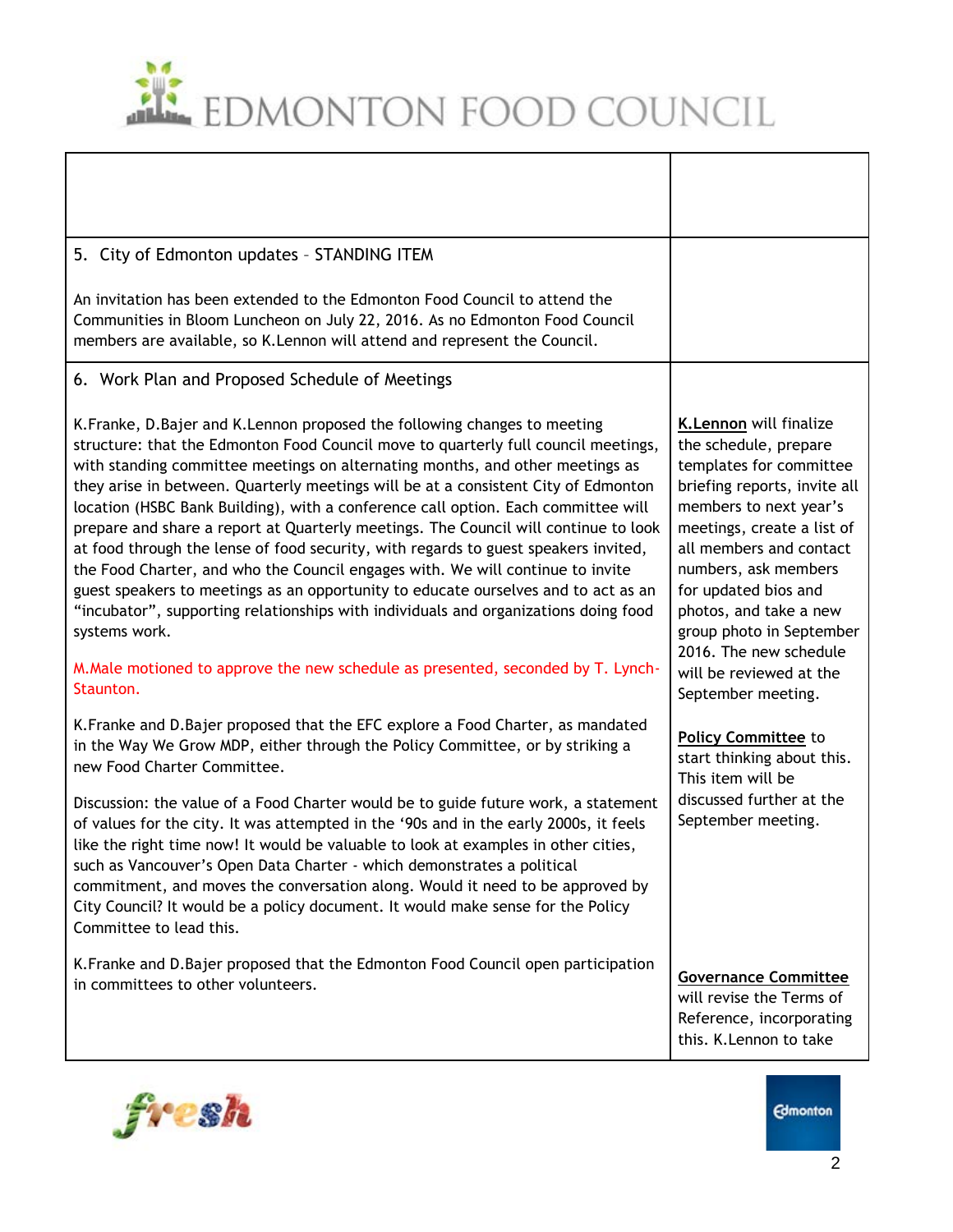## EDMONTON FOOD COUNCIL

|                                                                                                                                                                                                                                                        | the lead.                                            |
|--------------------------------------------------------------------------------------------------------------------------------------------------------------------------------------------------------------------------------------------------------|------------------------------------------------------|
|                                                                                                                                                                                                                                                        |                                                      |
|                                                                                                                                                                                                                                                        |                                                      |
|                                                                                                                                                                                                                                                        |                                                      |
|                                                                                                                                                                                                                                                        |                                                      |
| 7. Committee Updates                                                                                                                                                                                                                                   |                                                      |
| 7.1 Communication Committee                                                                                                                                                                                                                            |                                                      |
| No meeting                                                                                                                                                                                                                                             |                                                      |
| 7.2 Events Committee                                                                                                                                                                                                                                   |                                                      |
| K. Franke and K. Lennon shared the Events Committee Update. The proposal that<br>the Edmonton Food Council co-host the opening event for the Cultivating                                                                                               | <b>Events Committee will</b><br>move ahead with      |
| Connections Forum, on February 3,2015. No concerns were expressed.                                                                                                                                                                                     | exploring this<br>opportunity.                       |
| 7.3 Governance Committee                                                                                                                                                                                                                               |                                                      |
| M. Male provided the Governance Committee's report on the selection of 4 new<br>Council members: Sacha Deelstra, Sandra Ngo, Mel Priestley and William Smale.                                                                                          | K.Lennon will contact                                |
| M. Male motioned to approve the new members subject to their acceptance,                                                                                                                                                                               | successful applicants by<br>phone and letter on July |
| seconded by M.LaRue. All approved.                                                                                                                                                                                                                     | 23, 2016. D. Bajer and<br>K.Franke will meet with    |
| 7.4 Measurement Committee                                                                                                                                                                                                                              | them in the month of<br>August.                      |
| D. Bajer provided the Measurement Committee update on their June 30 and July 18<br>meetings. The Committee met with the City of Edmonton's Open Data and Insight                                                                                       |                                                      |
| Community staff, and received recommendations to put the local food survey                                                                                                                                                                             | K.Lennon to follow-up<br>with M.Boulter from         |
| results on Citizen Dashboard. This would allow researchers and citizen scientists to<br>interpret the data, and make it public. K.Lennon shared that the Edmonton Food<br>Council has been accepted to present on the survey findings at the Open Data | Insight Community.                                   |
| Summit on October 14, 2016.                                                                                                                                                                                                                            | <b>Measurement Committee</b>                         |
| Discussion. S. Chunara raised the question of who are we reaching? It is only a                                                                                                                                                                        | to meet on August 3,<br>2016, 9am-11am to revise     |
| limited audience, there are a lot of areas and demographics we are missing.                                                                                                                                                                            | survey questions and                                 |
| 7.5 Policy Committee                                                                                                                                                                                                                                   | discuss next steps.                                  |
|                                                                                                                                                                                                                                                        |                                                      |



**Edmonton**